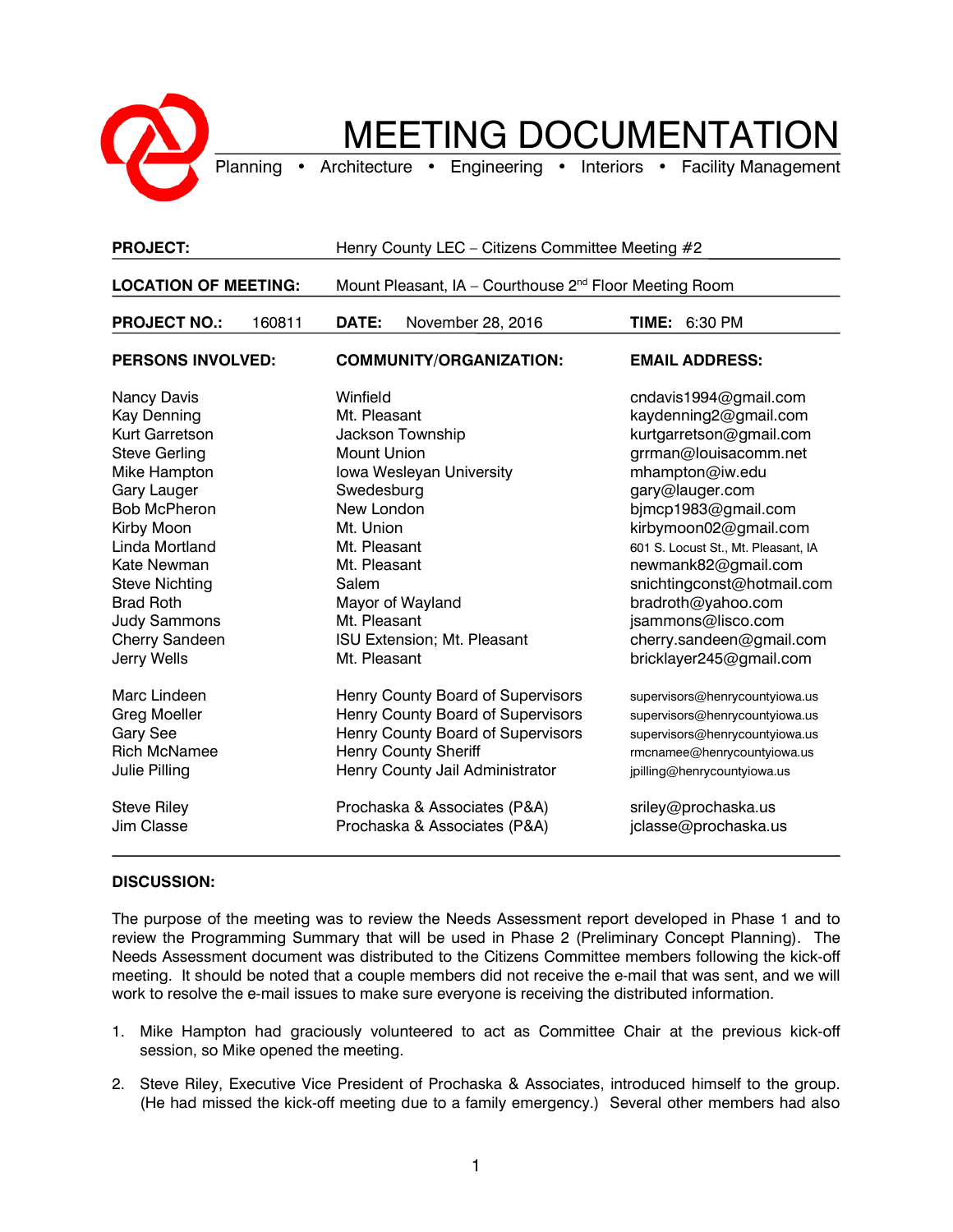been unable to attend the first meeting, so they introduced themselves as well. Steve explained that the goals for the meeting were to review the Needs Assessment and present the preliminary Programming Summary.

- 3. A PowerPoint presentation was used to share information with the Committee. The project schedule was presented to illustrate our current status. The schedule was developed in early September with a target of a May bond election. The schedule can be updated as the Committee prefers to speed up or slow down the process. If additional study is desired prior to pursuing a referendum, the next possible bond election after May would be in August.
- 4. The purpose of the Phase 1 Needs Assessment was: 1) to evaluate the functional and operational deficiencies of the existing Law Enforcement Center (LEC), and 2) to forecast the estimated number of jail beds needed to serve Henry County for 10-20 years. The previous kick-off meeting had reviewed a large number of issues in the existing building housing the Sheriff's offices and jail. A thorough tour of the building had allowed the Committee to see firsthand the lack of space and functional problems that have developed since the building was originally constructed back in 1963. Members who had missed the tour were encouraged to see the building for themselves, and Sheriff McNamee volunteered to lead another tour following the meeting.
- 5. Numerous charts and graphs were presented which were used in the development of the Needs Assessment. First was a profile of Henry County's population from 1840 to 2010. The population in the 2010 census was 20,145. A projection to the future indicates a slight growth to reach 20,387 by 2040. A map of Iowa was also presented showing areas of population decline and population increases. The majority of Henry County is either stable or showing a slight increase. The southeast corner of the county showed a slight decrease in population. It was noted that even if population is decreasing in a county, that does not typically correspond with a decrease in arrests.
- 6. Additional charts illustrated the distribution of Henry County's population based on age groups for both men and women as well as how this compares with Iowa in general. 19.1% of the county's population is 15-29 years old, and 19.0% is 0-14 years old. Another chart illustrated at what ages the majority of arrests take place on a national basis. The greatest majority of arrests occur from the mid-teens to late twenties and then slowly taper off as people age and mature. This age group makes up a high percentage of Henry County's population, much greater than the state average.
- 7. A graph illustrated the dramatic change that occurred in national jail populations when the "War on Drugs" initiated in 1971. Henry County's current jail was built in 1963 with 8 beds, but the dramatic changes to come could not have been anticipated. A tremendous growth in arrests occurred on a national basis.
- 8. The National Institute of Corrections considers a jail to be "full" at 80% occupancy, due to the need to classify inmates. The classification of inmates is needed for the personal safety of inmates and to reduce the potential for lawsuits against the county. In addition to the separation of males and females, six typical classifications are identified as Minimum Security, Medium Security, Maximum Security, Administrative Segregation, Special Needs, and Work Release/Trustee. Other classifications also exist, such as pre-sentenced/sentenced inmates. Since Henry County's jail currently has 8 beds, it would be considered full with 6 inmates. At best, the current jail may provide three classifications with its three cells, although if an inmate must be segregated, this can reduce available beds. All detainees that are over-capacity or un-classifiable must be transported to and boarded at other jails out-of-county. Transporting detainees requires staff time and costs the county money for boarding costs and transportation costs.
- 9. To determine the number of beds necessary to house Henry County's inmates now and in the future, two methods are used: the Linear Regression Method and the Incarceration Rate Method. These methods are based on historical data from County, State and National sources.
- 10. Average Daily Population (ADP) for Henry County's jail is determined using records from previous months, and this must also be compared to peaks in jail population. As an example, the highest ADP days from 2015-2016 reached a peak of 31 on three occasions. An Average Peak Capacity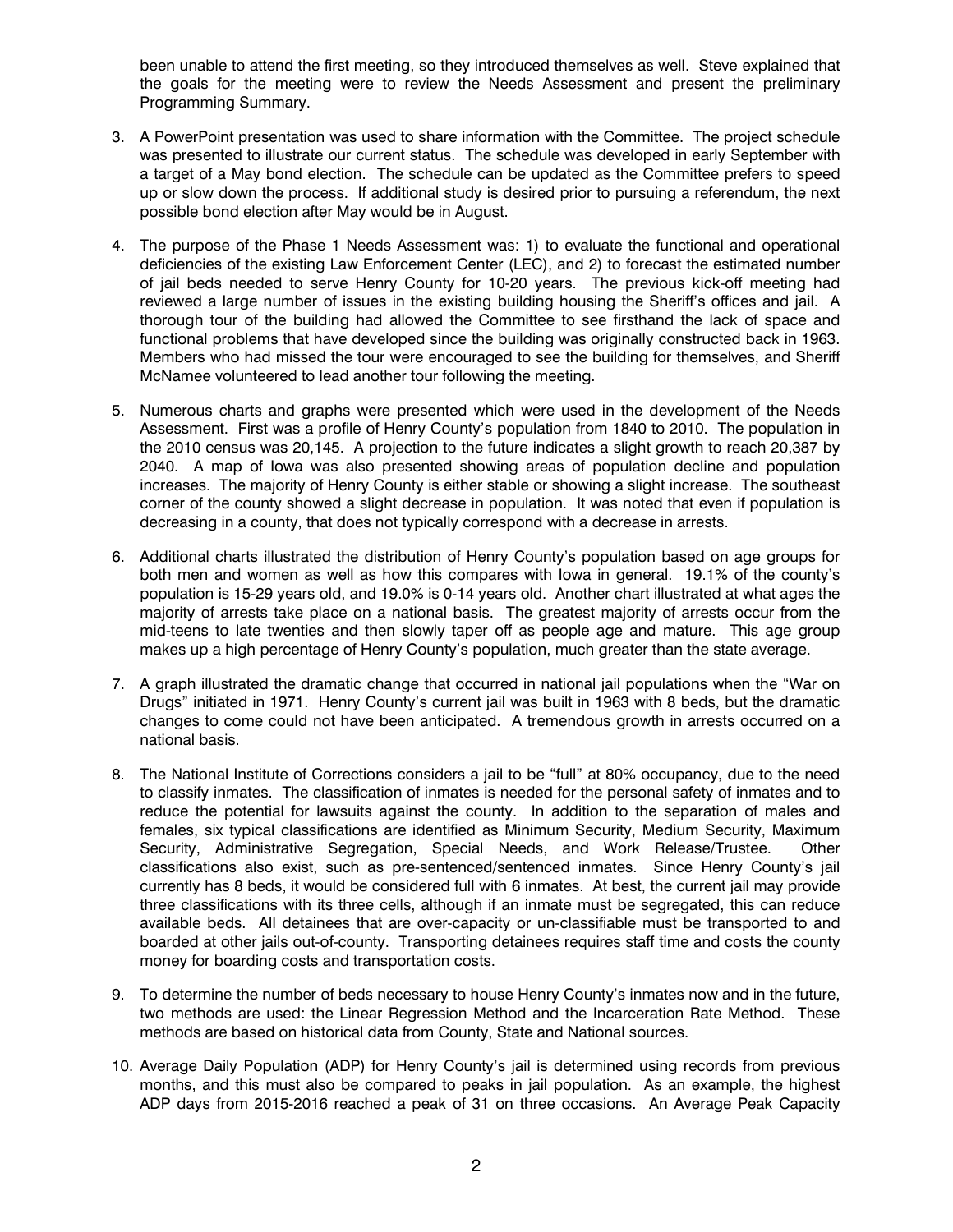Factor is calculated based on these records, using the average of the factors for the last two years.

- 11. The Linear Regression approach was used first. Using Henry County jail records from 1996 through 2015, the Average Daily Population was graphed to determine a trend line. This trend line has discounted some recent years in which inmate counts had grown dramatically, because it is anticipated this escalation will not be sustained. A trend line is determined for ADP as well as for population peaks (using the peak factor). The peak line is used to project the number of beds anticipated to be needed in 10 years and 20 years. (Twenty years is the average the length of time to pay off a bond.) The peak bed count in the year 2026 is projected to be 59 and in 2036 is projected to be 78.
- 12. The Incarceration Rate Method uses national data to determine a trend line, going back to 1985. The U.S. rate has increased an average of 2.79% per year since 1985. The County's ADP for 2015 (25.2 inmates) is divided by the 2015 County population and multiplied by 100,000 to determine the number of inmates per 100,000 residents. In this case, it equates to 1 inmate per 800 residents in Henry County. For the projected population in 2026, this equates to 56 beds. For the projected population in 2036, this equates to 71 beds.
- 13. After using both methods, the results are averaged to forecast the number of beds. For peak capacities, this results in 58 beds needed in 10 years and 74 beds needed in 20 years.
- 14. The number of beds was previously discussed with the Board of Supervisors, along with the Sheriff's input. It was suggested that a "right-size" would be 36 cell beds and 8 dormitory beds, for a total of 44 beds. This is the number that will be listed in the Programming Summary and that will be reflected in the conceptual planning. However, the planning will also include the ability to expand the jail in the future, so that the County would have the ability to increase the bed count with an addition without having to replace the facility on another site.
- 15. Staffing in a modern jail is much more efficient than earlier jail models. For reference, the current staff to inmate ratio for Henry County is 1:2.67 during the day and 1:4 at night (3 staff on the day shift, 2 at night). If we assume a bed count of 44, a modern jail provides a staff to inmate ratio of 1:14.66 during the day and 1:22 at night (3 staff on the day shift, 2 at night).
- 16. A Facility Program was presented which lists all of the anticipated rooms needed for the proposed Law Enforcement Center, along with a projected square footage for each space. An initial review with the Sheriff occurred on an earlier trip, and a second review will occur on this trip after he and his staff have had some time to review it more thoroughly. The first two pages of the document list spaces for the jail and communications functions, and the last two pages include rooms for the law enforcement office functions.
- 17. Phase 2 will continue in following meetings with analysis of different options for the LEC site and plan. Option 1 is a renovation and expansion of the existing Sheriff's Office/Jail. Option 2 is to build a new facility on a "greenfield" (previously undeveloped) site. Option 3 is to keep the status quo and continue to transport excess/non-classifiable inmates to other counties (Hold & Transport). Option 4 is to renovate the existing Mt. Pleasant Women's Mental Health Institute facility. Option 5 is an addition to the existing Henry County Courthouse.
- 18. A committee member asked if the Sheriff's staff would need to increase to arrest enough people to reach the projected bed count. Regarding the jail, it is anticipated that the same number of staff could operate this portion of the facility, up to 44 beds. If the facility expands beyond this bed count, the jail staff would need to increase. Regarding the office staff, the Sheriff noted that other entities also make arrests besides the deputies, including the police department, state patrol and Division of Criminal Investigation.
- 19. A committee member asked if the cost of a 44 bed facility can be compared to the cost of a 60+ bed facility. P&A noted that costs will be developed for all of the viable options, and each of the proposed solutions will need to have a plan for expansion. Costs can be assigned for a future